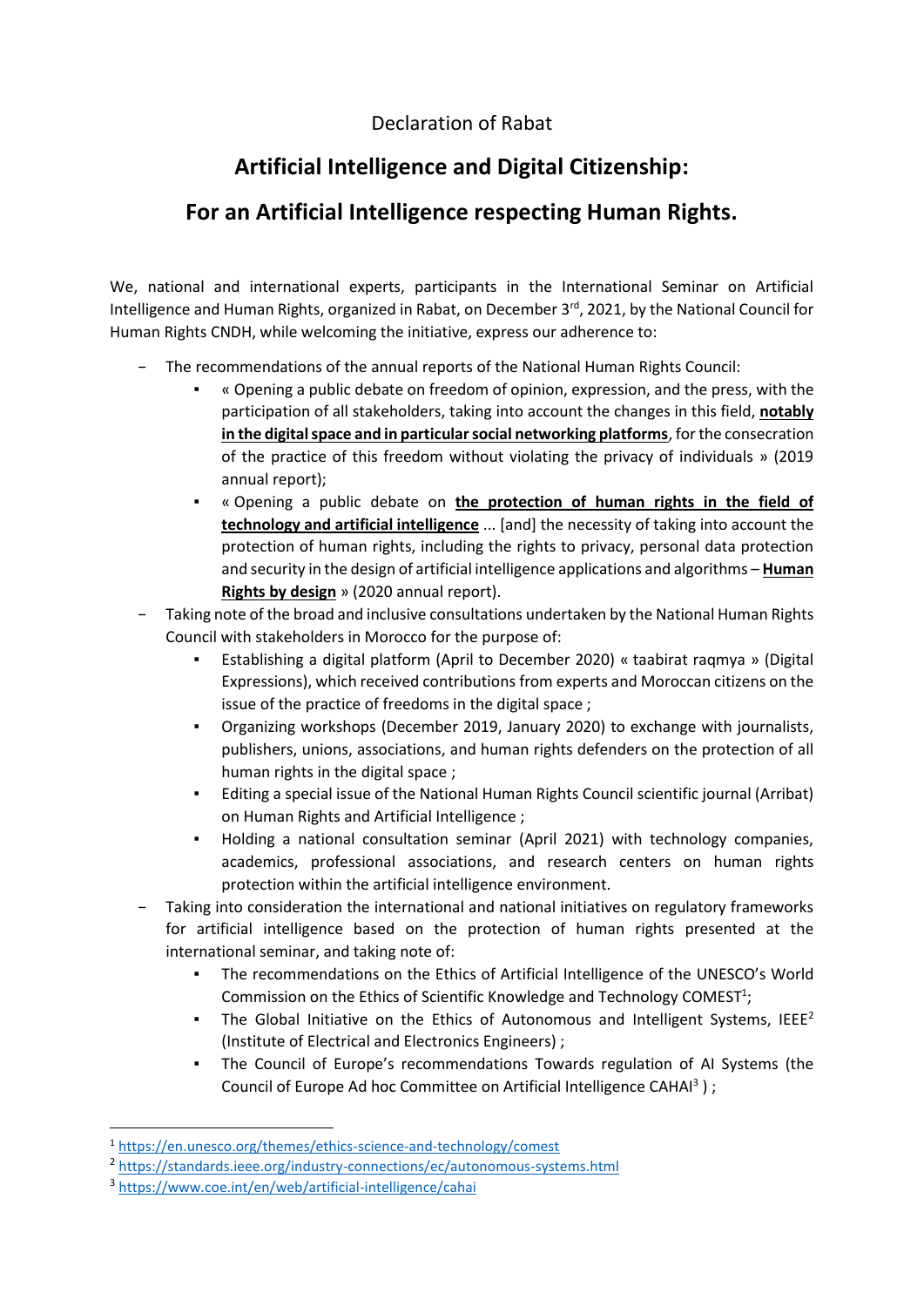- **E** Human Rights and Technology, final report<sup>4</sup>, Australian Human Rights Commission;
- University initiatives and academic research (Mohammed VI Polytechnic University, Benguerir, Morocco; Ibn Tofail University, Kenitra, Morocco; National Center for Scientific and Technical Research, Rabat, Morocco; George Washingon University, Washington, USA; International University in Geneva, Geneva, Switzerland; Harvard University, Cambridge, USA; Addis Ababa University, Addis Ababa, Ethiopia; University of Technology Sydney, Sydney, Australia; National University of Political Studies and Public Administration, Bucharest, Romania).

We recommend to the National Human Rights Council to:

- − Continue its work in protecting human rights in the artificial intelligence environment;
- − Expand the broad national consultations with stakeholders, in order to propose guiding principles regulating the development of artificial intelligence for the respect of human rights;
- − Share its findings and recommendations with its partners and public opinion at the regional and international levels.

Welcoming the National Human Rights Council's commitment to organize an international colloquium, in Morocco, in July 2022, we hereby declare the constitution of a scientific committee to advise in the implementation of the above recommendations.

## **Composition of the scientific committee:**

Chairperson :

• Amina Bouayach, Chairperson of the National Human Rights Council ;

Members :

- Peter-Paul Verbeek, Chairperson of the UNESCO World Commission for the Ethics of Science and Technology (COMEST), Professor at Twente University, The Netherlands;
- John C. Havens, Executive Director of the IEEE Global Initiative on Ethics of Autonomous and Intelligent Systems, Member of the World Economic Forum Global Future Council on Human Rights and Technology, USA;
- Azzeddine El Midaoui, President of Ibn Tofail University, Morocco;
- Elizabeth D. Gibbons, Chairperson of the Sustainable Development Committee, IEEE Ethically Aligned Design, Senior Fellow and Director of the Child Protection Certificate Program at Harvard University, USA;
- Jamila El Alami, Director of the National Center for Scientific and Technical Research (CNRST), Professor, Morocco;
- Sidi Mohammed Drissi Melyani, Director General of the Digital Development Agency (ADD), Morocco;
- Leila Hanafi, Professor at George Washington University, USA;
- Workineh Kelbessa, Professor of Philosophy, former member of COMEST/UNESCO (2012- 2019), Addis Ababa University, Ethiopia;
- Narjis Hilale, Professor at the International University in Geneva, Author, Member of Morocco's Special Commission on the Development Model, Switzerland;
- Emmanuel Goffi, co-Founder and co-Director at the Global AI Ethics Institute, Philosopher and ethicist, France;

<sup>4</sup> [https://humanrights.gov.au/our-work/rights-and-freedoms/publications/human-rights-and-technology-final](https://humanrights.gov.au/our-work/rights-and-freedoms/publications/human-rights-and-technology-final-report-2021)[report-2021](https://humanrights.gov.au/our-work/rights-and-freedoms/publications/human-rights-and-technology-final-report-2021)